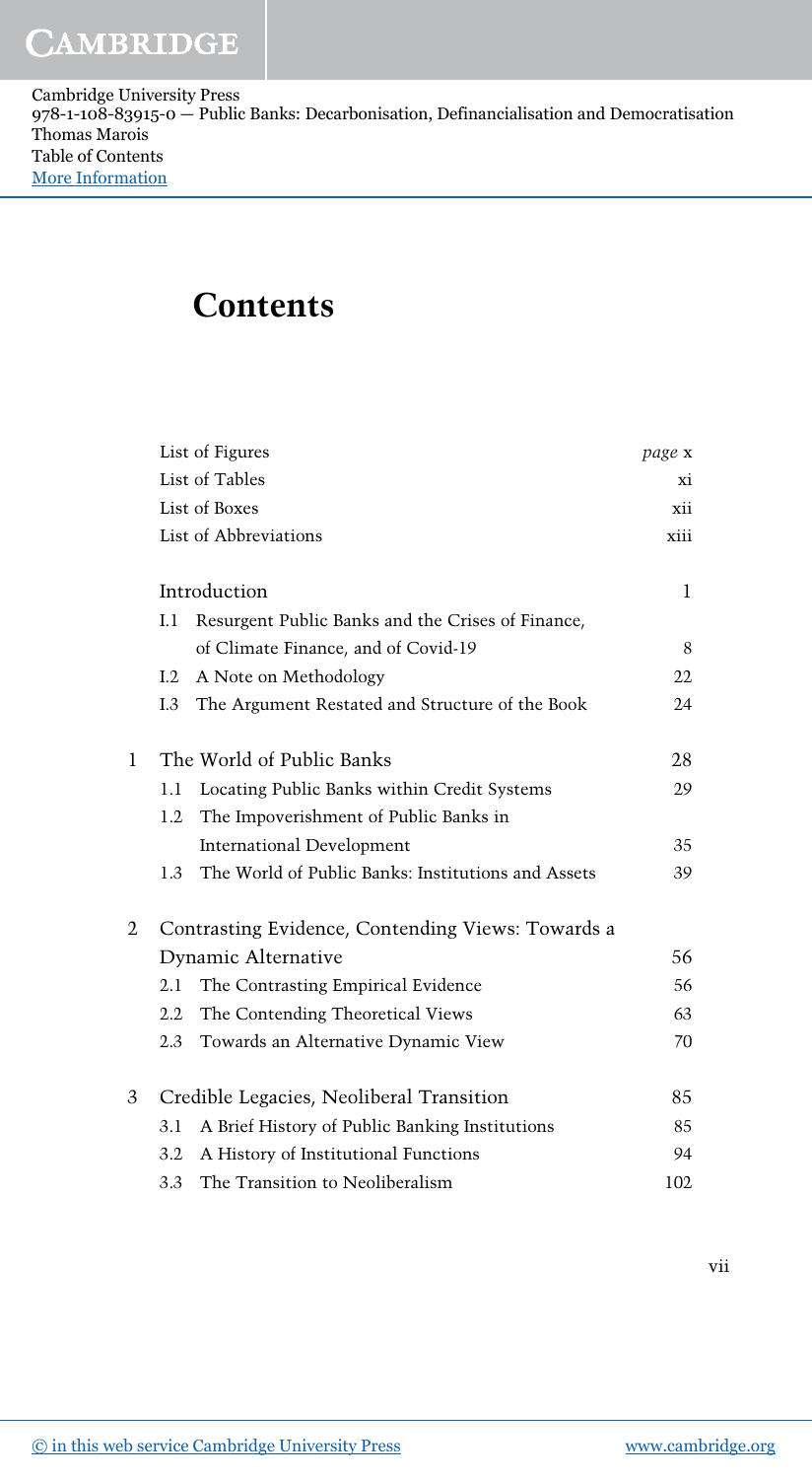## viii CONTENTS

| 4           | Decarbonisation    |                                                       |     |
|-------------|--------------------|-------------------------------------------------------|-----|
|             | 4.1                | The Problem of Public Banks Financing                 |     |
|             |                    | Decarbonisation                                       | 109 |
|             | 4.2                | The Ways of Public Banks Financing Decarbonisation:   |     |
|             |                    | The China Development Bank and Nordic                 |     |
|             |                    | <b>Investment Bank</b>                                | 116 |
|             | 4.3                | Contradicting Green and Growth Imperatives            | 138 |
| 5           | Definancialisation |                                                       |     |
|             | 5.1                | The Problem of Definancialising Finance               | 148 |
|             | 5.2                | The Ways of Definancialisation: The National Bank for |     |
|             |                    | Agriculture and Rural Development and the Bank of     |     |
|             |                    | North Dakota                                          | 154 |
|             | 5.3                | Contradicting Definancialisation                      | 177 |
| 6           | Democratisation    |                                                       | 186 |
|             | 6.1                | The Problem of Democratising Finance                  | 187 |
|             | 6.2                | The Ways of Democratisation: The KfW and the Banco    |     |
|             |                    | Popular y de Desarrollo Comunal                       | 193 |
|             | 6.3                | The Contradictions of Democratisation in Global       |     |
|             |                    | Financialised Capitalism                              | 215 |
| $7^{\circ}$ |                    | A Democratised Public Bank for a Green and Just       |     |
|             |                    | Transition: A Proposal                                | 222 |
|             | 7.1                | The Possibility of Creating New Public Banks          | 224 |
|             | 7.2                | Designing a Public Bank That Is Financially           |     |
|             |                    | Sustainable                                           | 225 |
|             | 7.3                | Connecting Public Banks with Community                | 238 |
|             | 7.4                | Democratising Public Banks for a Green and            |     |
|             |                    | Just Transition                                       | 242 |
| 8           |                    | Epilogue: Public Banks in a Time of Covid-19          | 248 |
|             | 8.1                | The Problem of the Covid-19 Pandemic                  | 249 |